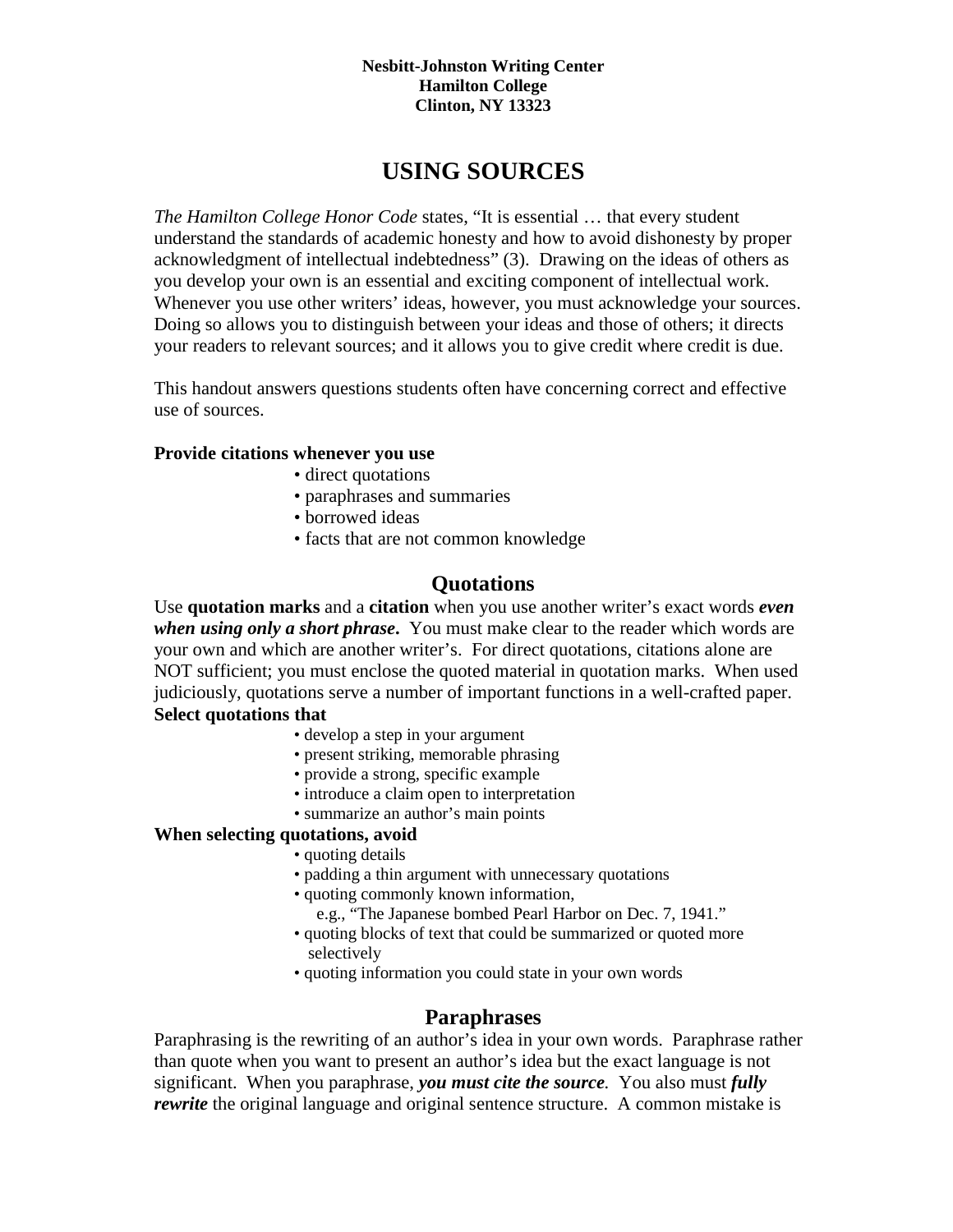partial paraphrasing. Do not keep the author's exact wording or the same sentence structure. If you retain even *a short phrase or a distinctive word*, *use quotation marks*.

#### I**ncorrect and correct examples of paraphrasing**:

#### **Original text**

Descartes introduces the possibility that the world is controlled by a malicious demon who has employed all his energies to deceive him (Lu 24).

#### **Incorrect paraphrase**

Descartes suggests that *the world is controlled by* an evil *demon* who may be using *his energies to deceive* (Lu 24).

**Comment**: Plagiarism: even though the citation is provided, the sentence still has exact wording (italicized).

#### **Correct paraphrase**

Descartes suggests that the evil power who rules the world may be attempting to mislead him (Lu 24). **Comment**: Not plagiarism: the language is fully rewritten, and a citation is provided.

#### **Combination of paraphrase and quotation**

Descartes suggests that the evil power who rules the world may be using "all his energies to deceive him" (Lu 24).

**Comment**: Not plagiarism: the paraphrased portion is fully rewritten, the exact language is quoted, and a citation is provided.

When paraphrasing, you must **rewrite** the original language, **change** the original sentence structure, and **cite** the source according to the expectations of the discipline.

### **Borrowed Ideas**

Acknowledge sources from which you borrow ideas even when you don't directly quote the text. Borrowed ideas come in many forms, including original concepts, observations, data, and logic. Include a citation when you use

- another author's **tables, maps, or graphs**
- another author's **data**, even if using the data for a different argument
- the **organization or logic** of another author's argument

These guidelines include the use of reference materials such as encyclopedias and study aids, e.g., *SparkNotes*.

## **Common Knowledge**

**You do not need** to cite an idea that is standard information of the discipline, such as material discussed in class or general information your reader knows or can locate easily (e.g., momentum equals mass times velocity, or Daniel Moi became president of Kenya in 1978). Such information is widely available and not disputed.

**You do need** to cite a fact that is not common knowledge, e.g, "Moi's election came after a heated succession struggle that allegedly included an assassination plot against Moi himself" (Karimi and Ochieng 1980: 109).

Beware of **over-citing**, which is usually the result of unnecessary citing of general knowledge or excessive reliance on source material.

Remember to check with your instructor if you are unsure whether to cite information.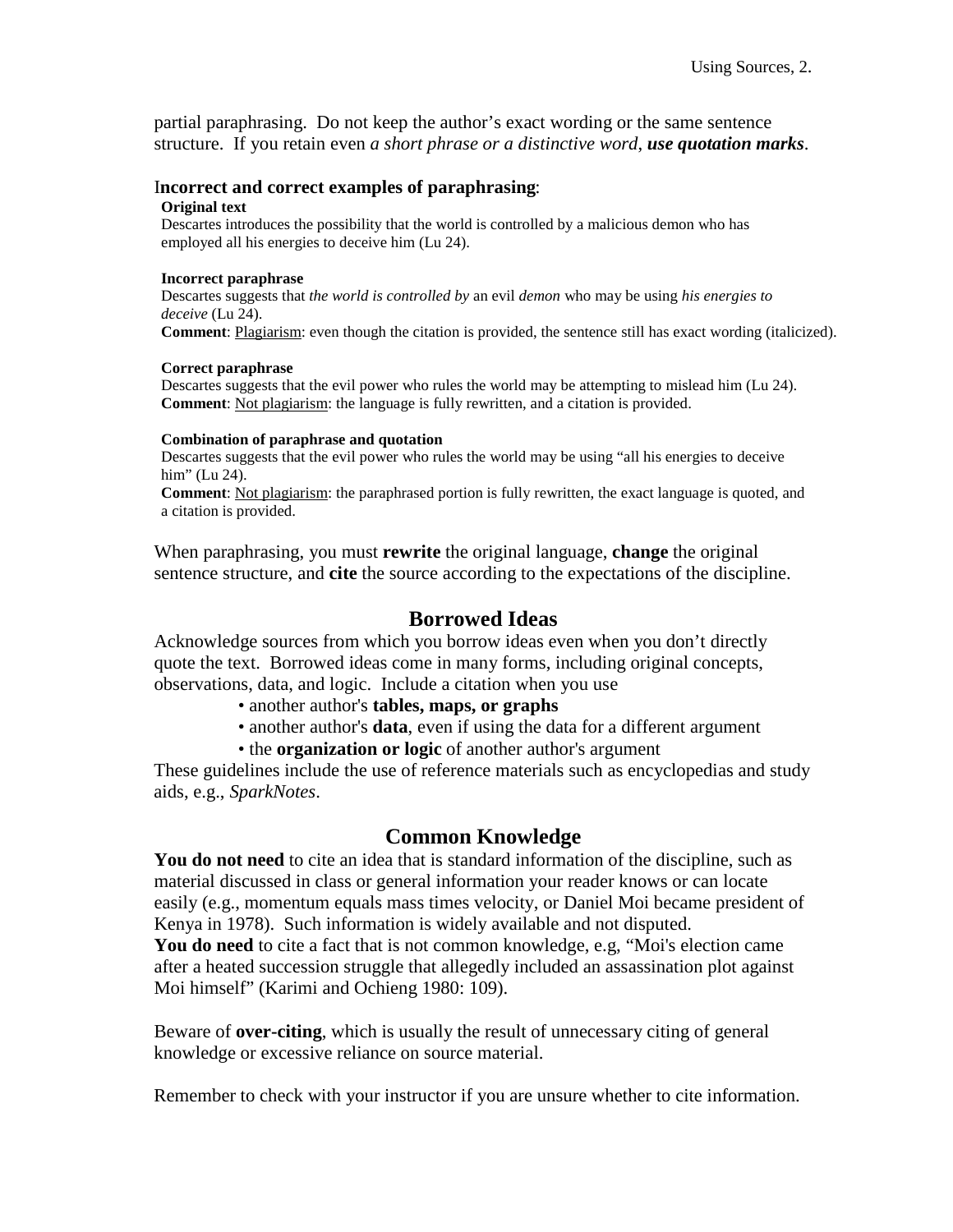# **Integrating Source Material**

When introducing source material, avoid using a weak lead-in verb, e.g., "the author *says"*; instead, select a verb that conveys the author's attitude toward the material, e.g., "the author *questions.*" Aim to integrate source material into your own argument; explain to your reader *how* the source material contributes to your analysis. Be sure to smoothly integrate the quotation into the surrounding language, matching the syntax of the quotation to the syntax of the surrounding statement.

## **Strategies for integrating source material:**

- Use a full independent clause of your own to introduce the source material*:*
	- e.g., Morrow views personal ads as an art form: "The personal ad is like a haiku of selfcelebration, a brief solo played on one's own horn."1

(Note that the *colon* is the correct internal punctuation here.)

- Weave quoted text into the logic of your sentence:
	- e.g., The author suggests using "a pricing mechanism that reflects the full social cost," which may be a viable, long term solution to resource depletion (Simon 1997: 54).

After you have presented the quotation or paraphrase, tie it your argument. Explain to your reader **why** the idea is significant in the context of your ideas.

# **Documentation Styles**

Each discipline uses a style of documentation that best serves its purposes. **Humanities** prefer parenthetical citation with author and page number (Flynn 41). **Sciences** prefer parenthetical citation with author and year of publication (Beck 1999). **Social sciences** prefer author, date, and page (Lu 1997: 156) when referring to a specific point in a text and author and date when referring to an entire text (Lu 1997). **Historians** prefer footnotes to parenthetical citations.

For all forms of citation, you must provide a bibliographical list of sources used. The list is arranged alphabetically by author's last name and is called **Works Cited, References,** or **Bibliography**, depending on the documentation style used. The arrangement of information within each listing varies by documentation style.

For more information on the specifics of documentation styles, see suggested resources on page four and check with your professor.

# **Mechanics of Citation**

- For **parenthetical citations**, the citation follows the final quotation mark or the paraphrase, and the period follows the citation, e.g., "one's own horn" (Hacker 24).
- For **footnotes**, the citation follows the period, e.g., "one's own horn."<sup>2</sup>
- Use **block quotation** form for text longer than four lines: indent one inch from the left margin; use a normal right margin; do not single space or use quotation marks.

<sup>1</sup> Diana Hacker, *A Pocket Style Manual*, 3rd ed. (Boston: Bedford/St.Martin's, 2000): 73.

 $<sup>2</sup>$  Ibid., 73.</sup>